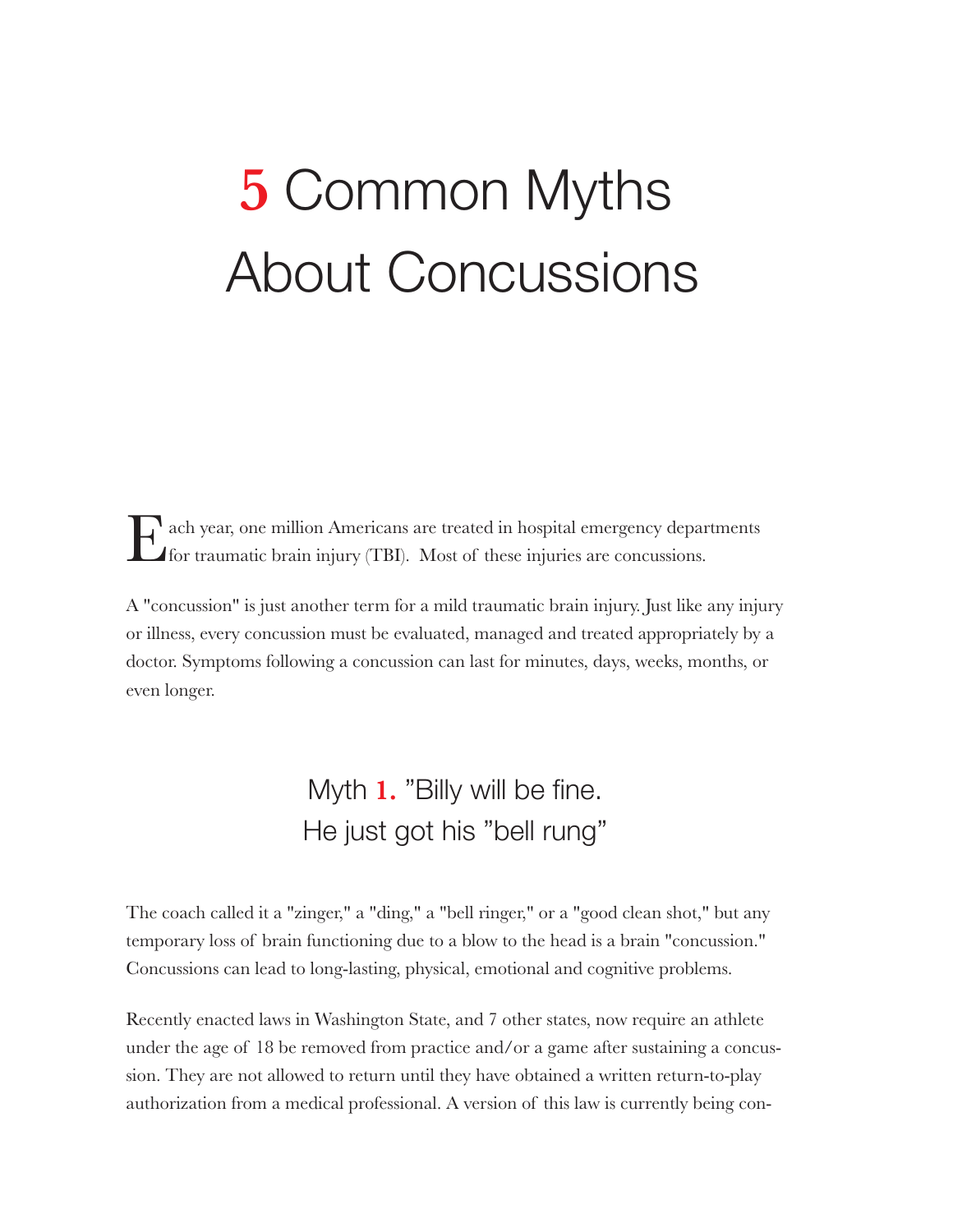sidered by the D.C. City Council. The NFL and Brain Injury Association have strongly advocated its passage in all states.

## Myth **2.** "I Didn't Black-Out, So I Don't Have a Concussion"

Contrary to popular myth, you do not have to lose consciousness to have a concussion. In fact, 90% of patients who suffer concussions never lose consciousness. Recent medical research shows that amnesia (a loss of memory at the time of the injury), and not loss of consciousness, is the main indicator of concussion.

Other symptoms secondary to concussion can include headache, confusion, dizziness, blurry vision, fatigue, mood and personality changes, memory or concentration issues, vomiting, seizures, slurred speech, weakness or numbness of the extremities, agitation or irritability, and impulse control issues.

You should always seek medical help promptly if suffering from any of these symptoms following a head injury.

#### Myth **3.** "It's Only a Concussion. I'll Be Fine"

Unfortunately, many people don't understand that even a mild concussion can change the way your brain normally sends and receives information.

The human brain contains approximately 100 billion brain cells called neurons, which connect to each other through mechanical and chemical pathways. When these pathways are interrupted following a brain injury, the brain's ability to process information is degraded.

Imagine you are driving on a highway and the road is suddenly blocked. Sure, you can re-route your trip to a different road, but your new route is slower, and your trip will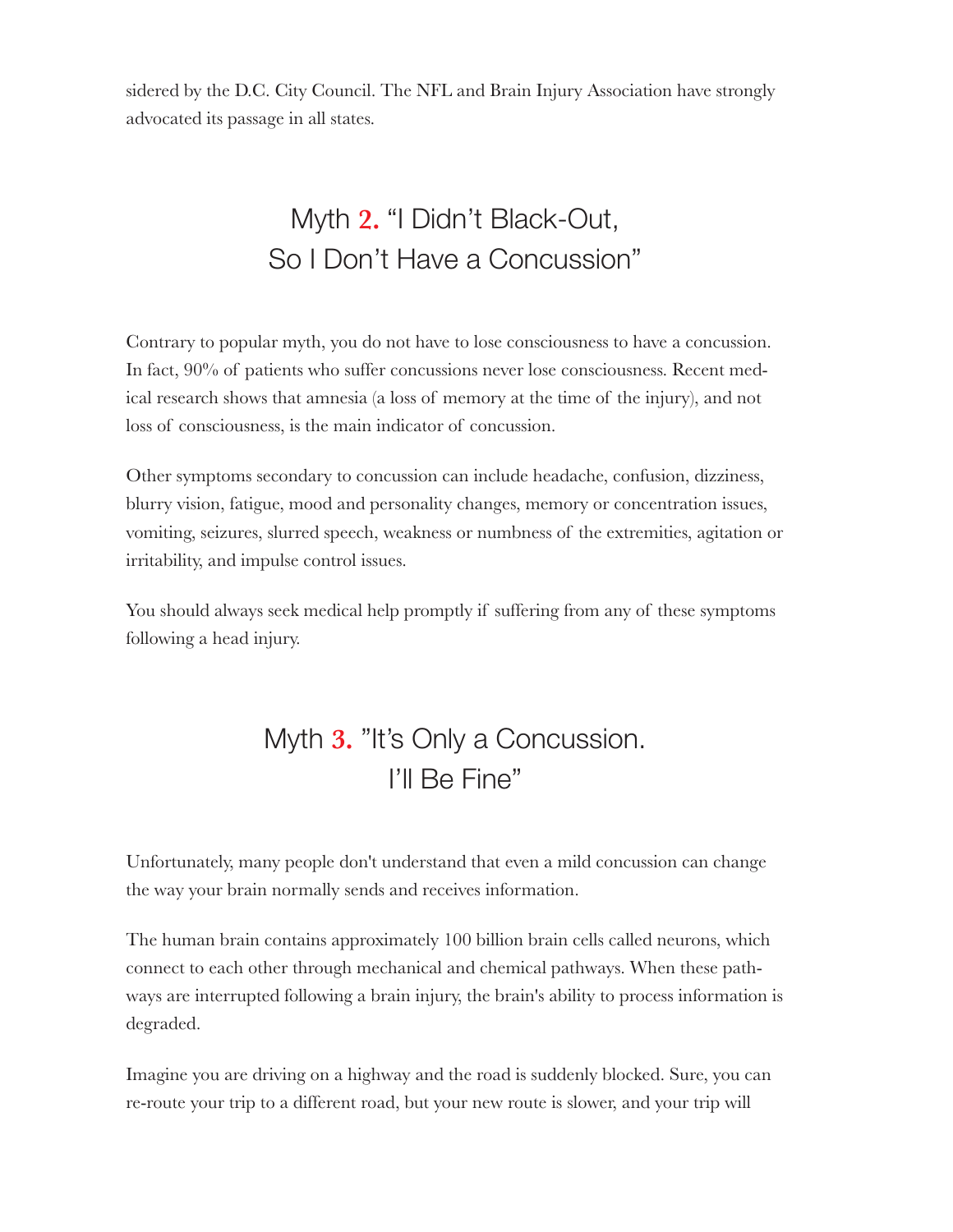take longer. The brain works the same way. It can compensate for damage to brain cells and disruptions of neural pathways following a concussion, but the re-routing of information will cause your brain to slow down and cognitive functioning will be reduced.

Even a mild concussion can permanently affect your life, making work or school difficult, damaging your personal relationships, and perhaps requiring long-term care and treatment.

## Myth **4.** "The MRI or CT Scan was Normal, so Everything's Fine"

CT scans and MRI's are wonderful diagnostic tools, but they cannot detect a concussion. In fact, if anything abnormal does show up on a CT or MRI, by definition you don't have a concussion. You have something much more serious, such as a subdural hematoma or a focal brain lesion.

CT scans and MRI's can only see large anatomy, approximately a millimeter in size, so any damage smaller than a millimeter won't show up.

But when we talk about brain cells, we are speaking about microns -- a millionth of a meter. One day, perhaps soon, scientists will develop imaging technologies that will allow us to see the microscopic damage caused to brain cells following a concussion. Until that time, remember, a normal MRI or CT Scan does not mean you don't have a serious brain injury.

#### Myth **5.** "I Don't Need to See My Doctor. I'm Fine"

Every concussion should be evaluated, managed, and treated appropriately by a doctor. A concussion should never be taken lightly or ignored.

Concussions symptom can include headache, confusion, dizziness, blurry vision, fatigue, mood and personality changes, memory or concentration issues, vomiting, seizures,